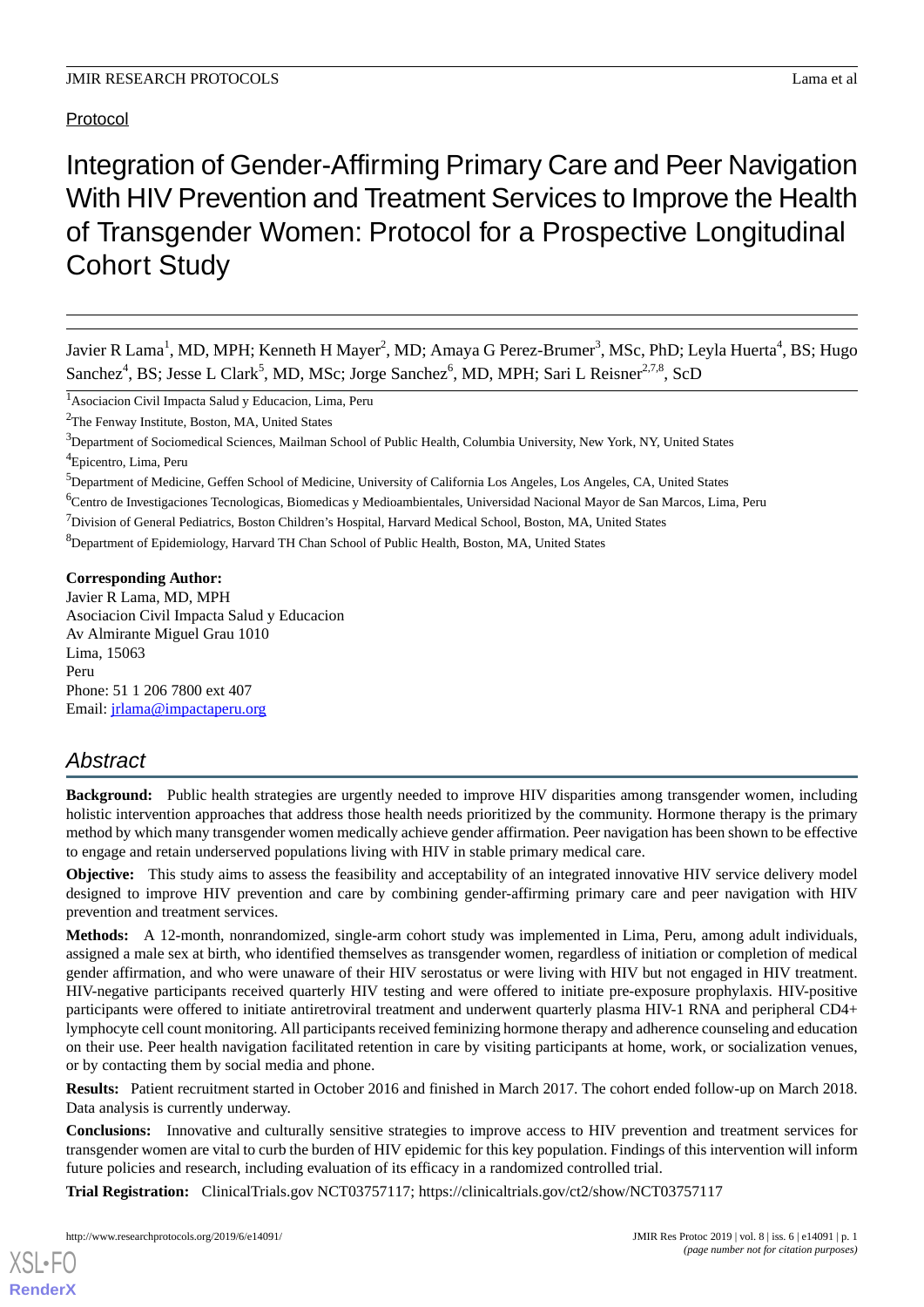#### **International Registered Report Identifier (IRRID):** DERR1-10.2196/14091

*(JMIR Res Protoc 2019;8(6):e14091)* doi:  $\frac{10.2196}{14091}$ 

#### **KEYWORDS**

transgender persons; culturally competent care; patient navigation; HIV; retention in care; health services; Peru

# *Introduction*

Globally, transgender women (TW) are at a high risk for HIV infection, with a pooled 19.1% prevalence and a 48.8-fold increased odds of HIV compared with the general adult population [[1](#page-8-0)]. Public health strategies are urgently needed to improve global HIV disparities among TW, including intervention approaches that address those health needs prioritized by the community [[2\]](#page-8-1). In Peru, TW are disproportionately burdened by the HIV epidemic, with HIV prevalence estimates ranging from 30% to close to 45% [[3](#page-8-2)[-5](#page-8-3)] compared with less than 1% in the general population [\[6](#page-8-4)]. About 22,500 TW live in Lima (personal communication by Segura et al, 2010), the national capital and regional center, which is home to 80% of Peru's HIV epidemic [[7](#page-8-5)], making it a key site for HIV interventions in Latin America. Improving access to HIV prevention and treatment services for TW in Peru is vital to curb the burden of HIV epidemic for this key population [[8\]](#page-9-0).

Gender affirmation is defined as the process of being recognized in one's internal felt gender and sense of oneself as having a particular gender identity [[9](#page-9-1)[,10](#page-9-2)]. Access to gender affirmation has been conceptualized across multiple domains: social (eg, *passing* in one's desired gender role, acceptance and use of preferred pronouns or name, and wearing desired clothes associated with gender identity), medical (eg, hormone therapy or surgery), and legal (eg, legal name change, change of birth certificate sex or passport/ID reflecting gender identity) [[11\]](#page-9-3). Not all types of affirmation are needed or desired by transgender individuals. Hormone therapy is the primary method by which many TW medically achieve gender affirmation [[12\]](#page-9-4), as some consider body modification an important step in aligning their outward physical gender presentation with their internal felt sense of their gender [\[10](#page-9-2)]. The implementation of gender-affirming care has been shown to improve psychological well-being among TW [\[11](#page-9-3),[13\]](#page-9-5). Furthermore, studies suggest that the integration of gender-affirmative care, including delivery of feminizing hormone therapy, may facilitate TW engagement in HIV care [[14,](#page-9-6)[15](#page-9-7)]. Integrating hormone therapy with HIV prevention and care may increase patient-provider trust, provide an opportunity for patients and providers to discuss what is known about drug-drug interactions between antiretroviral medications and hormones shown to impede HIV prevention and treatment uptake and adherence among TW, foster positive interactions, reduce barriers to obtaining needed services, and support ongoing engagement and retention in HIV care [[15](#page-9-7),[16\]](#page-9-8).

Further evidence from Peru highlights lack of medical training and insufficient culturally competent clinical services to implement feminizing hormone therapy for TW [\[17](#page-9-9)]. As a result, gender affirmation procedures are usually performed outside the health system in informal peer-delivered systems [\[4](#page-8-6)]. In this setting, trained TW community members, as educators and/or

peer navigators, could improve gender-affirming medical care and also be involved into and support HIV service delivery programs, as research demonstrated the effectiveness of peer navigation to engage and retain underserved populations living with HIV in stable primary medical care [\[18](#page-9-10)].

In recent years, the concept of an HIV treatment cascade has emerged as a way to identify gaps in the continuum of how well people living with HIV are engaged in medical care. It consists of 5 main steps, including diagnosis, linkage to care, retention in care, adherence to antiretroviral therapy, and viral suppression [[19\]](#page-9-11). Similarly, an HIV prevention cascade model has been proposed to assist in the implementation and monitoring of HIV prevention programs by identifying gaps in the steps required for effective use of prevention methods, including motivation, access, and effective use in a priority population that would benefit from the prevention method [\[20](#page-9-12)].

The *Féminas* (the plural form of *Fémina* in Spanish, meaning *Feminine* in English) study was designed to assess the feasibility and acceptability of a service delivery model designed to improve the HIV treatment and prevention cascades among TW in Lima, Peru, by integrating HIV prevention and care services with gender-affirming transgender medical care supported by peer navigation. The study was grounded in an implementation science framework, which aimed to test and translate research to promote evidence-based practices for improving health and well-being [[21,](#page-9-13)[22](#page-9-14)]. Specific design considerations were given to elements that could be replicated by different institutions, including the Ministry of Health, nongovernmental organizations and community-based organizations (CBOs) providing HIV prevention and care for TW, and/or researchers seeking to develop health interventions culturally tailored to the needs of TW. A mixed-methods formative research study was conducted to explore barriers and facilitators to implementing the proposed model of care. Perceived acceptability of the integrated care model was high among TW (n=48) and health care professionals (n=19) alike. Barriers for implementation included stigma, lack of provider training or Peruvian guidelines regarding optimal TW care, and service delivery obstacles (eg, legal documents, spatial placement of clinics, and hours of operation). The hiring of TW staff was identified as a key facilitator for engagement in health care [\[17](#page-9-9),[23\]](#page-9-15). These findings informed that working in partnership with local TW and health care provider organizations is critical to overcoming existing barriers to successful implementation of an integrated HIV prevention and treatment services and gender-affirmative medical care model for TW in Peru.

 $XSI - F($ **[RenderX](http://www.renderx.com/)**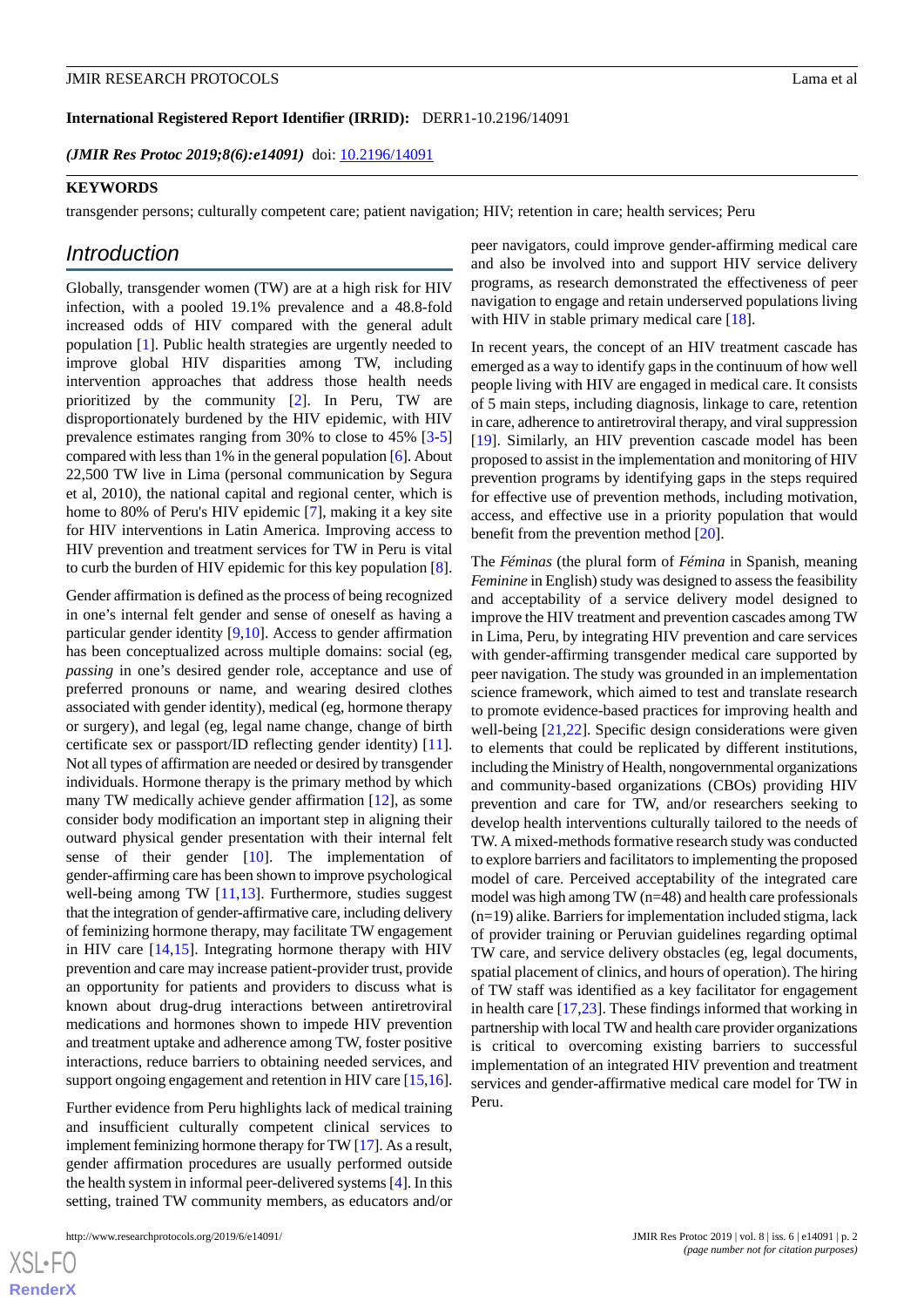# *Methods*

# **Study Design**

Between October 1, 2016 and March 31, 2017, a 12-month, nonrandomized, single-arm cohort study was enrolled in Lima, Peru, to assess the feasibility and acceptability of integrating routine HIV prevention and treatment services with gender-affirming care (ie, feminizing hormone therapy) supported by TW community peer health navigators ([Figure 1\)](#page-2-0).

<span id="page-2-0"></span>The study was led by Asociacion Civil Impacta Salud y Educacion (IMPACTA), a nongovernmental HIV research

organization, in partnership with Epicentro, a CBO that provides low-cost HIV and sexually transmitted infection (STI) testing and care, community services, and hosts volunteer-driven community activities, which served as a research site for all study operations. The Fenway Institute at Fenway Health, a leading center of transgender clinical care, training, education, and research in Boston, Massachusetts, United States, served as a research partner. Fenway Health's informed consent model of transgender care and community-based transgender health research [\[24](#page-9-16)] were the basis for the *Féminas* intervention in Lima, Peru.

**Figure 1.** Schematic of gender-affirming health care and peer navigation to improve the HIV prevention and treatment cascades. ART: antiretroviral therapy; PrEP: pre-exposure prophylaxis; STI: sexually transmitted infection; TW transgender women.



# **Entry Criteria**

Adult individuals, aged 18 years or older, assigned a male sex at birth, who identified themselves as TW or on the trans-feminine continuum (eg, *trans*, *travesti*, *transgender*, or *transsexual*), regardless of initiation or completion of medical gender affirmation procedures, and who were unaware of their HIV serostatus or were living with HIV but not engaged in HIV treatment, were eligible to participate.

# **Community Engagement and Education**

To enhance community engagement and for following principles of Good Participatory Practice to ensure ethical and scientific integrity [\[25](#page-9-17),[26\]](#page-9-18), a Task Force composed of TW community representatives was convened for the study. The Task Force, acting as a community advisory board, informed the investigators on community issues, advised on study design, supported development of educational programs and campaigns, and facilitated collaborations with the study population. The Task Force also played a pivotal role in creating the *Féminas* house, as a separate stand-alone community facility and space for health care, support, and community programming placed

http://www.researchprotocols.org/2019/6/e14091/ JMIR Res Protoc 2019 | vol. 8 | iss. 6 | e14091 | p. 3

 $XSI - F($ **[RenderX](http://www.renderx.com/)** at Epicentro. Community mobilization activities conducted at this setting were coordinated by a member of the TW community. Tailored annual community engagement and education plans were designed in advance of study implementation to include the following: (1) formative research for stakeholder identification and educational material validation; (2) community awareness activities; and (3) study communication, including development of educational materials, community consultations, and communication of study results.

#### **Training**

Formative research informed the development of training plans to educate study providers, peer health navigators, and community stakeholders on the hormone therapy intervention. TW community representatives and health care providers received medical education training in health care needs, services, and strategies including a gender-affirmative approach to transgender medical care, feminizing hormone therapy, managing HIV infection, and the peer health navigation to improve linkage and retention in care.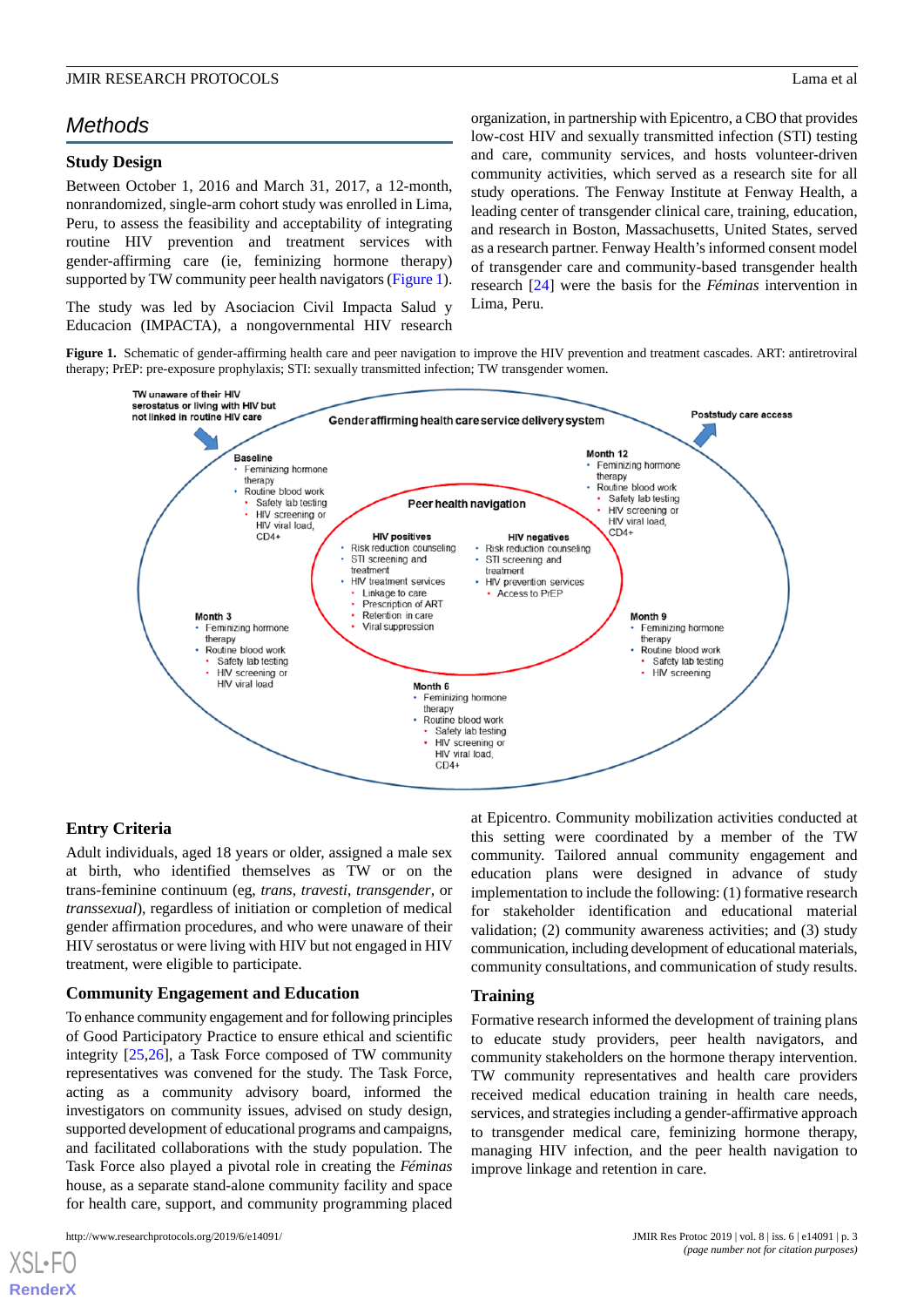# **Recruitment**

Purposive sampling was used to recruit potential participants. Peer recruiters conducted outreach work by visiting TW-specific socialization venues, including discotheques, bars, erotic movie theaters, sex work areas, beauty parlors, volleyball courts, and others. In the field, recruiters approached their peers and asked for their verbal consent to receive information about the study design and criteria for participation. Flyers containing educational material and contact information were distributed after these informative meetings to refer potential participants to the research site for screening. This recruitment strategy was complemented by social media initiatives to promote study participation.

# **Screening**

Counselors explained the study objectives to volunteers and obtained written informed consent to be screened for participation, HIV and STI testing, sample storage for future testing in ancillary studies, and contact for future studies. Participants underwent a computer-assisted self-interview (CASI) to assess demographics, gender identity, sexual orientation and role, sexual risk behavior, previous HIV testing and diagnosis, history of body enhancement procedures and hormone therapy use, life expectations, problems and barriers perceived because of being TW, HIV testing history, and prior engagement in care, if HIV positive. Counselors assisted participants in cases of computer unfamiliarity or literacy challenges. Physicians obtained a brief medical history and performed a targeted physical examination. A peripheral blood sample was obtained for assessment of HIV, syphilis, hepatitis B virus (HBV) and hepatitis C virus (HCV) infection, as well as hematology and biochemistry laboratory tests. Participants underwent oropharyngeal and rectal swabbing and provided a urine sample for the diagnosis of *Neisseria gonorrhoeae* and *Chlamydia trachomatis* infection. An anal cytobrush was used to assess the presence of cytological abnormalities induced by human papillomavirus infection. Participants were asked to provide 2 sputum samples and undergo a chest x-ray to rule out active tuberculosis. Volunteers were convened to return to the research site in 2 weeks for the provision of results and enrollment if they were eligible and agreed to participate ([Table](#page-4-0) [1\)](#page-4-0).

**[RenderX](http://www.renderx.com/)**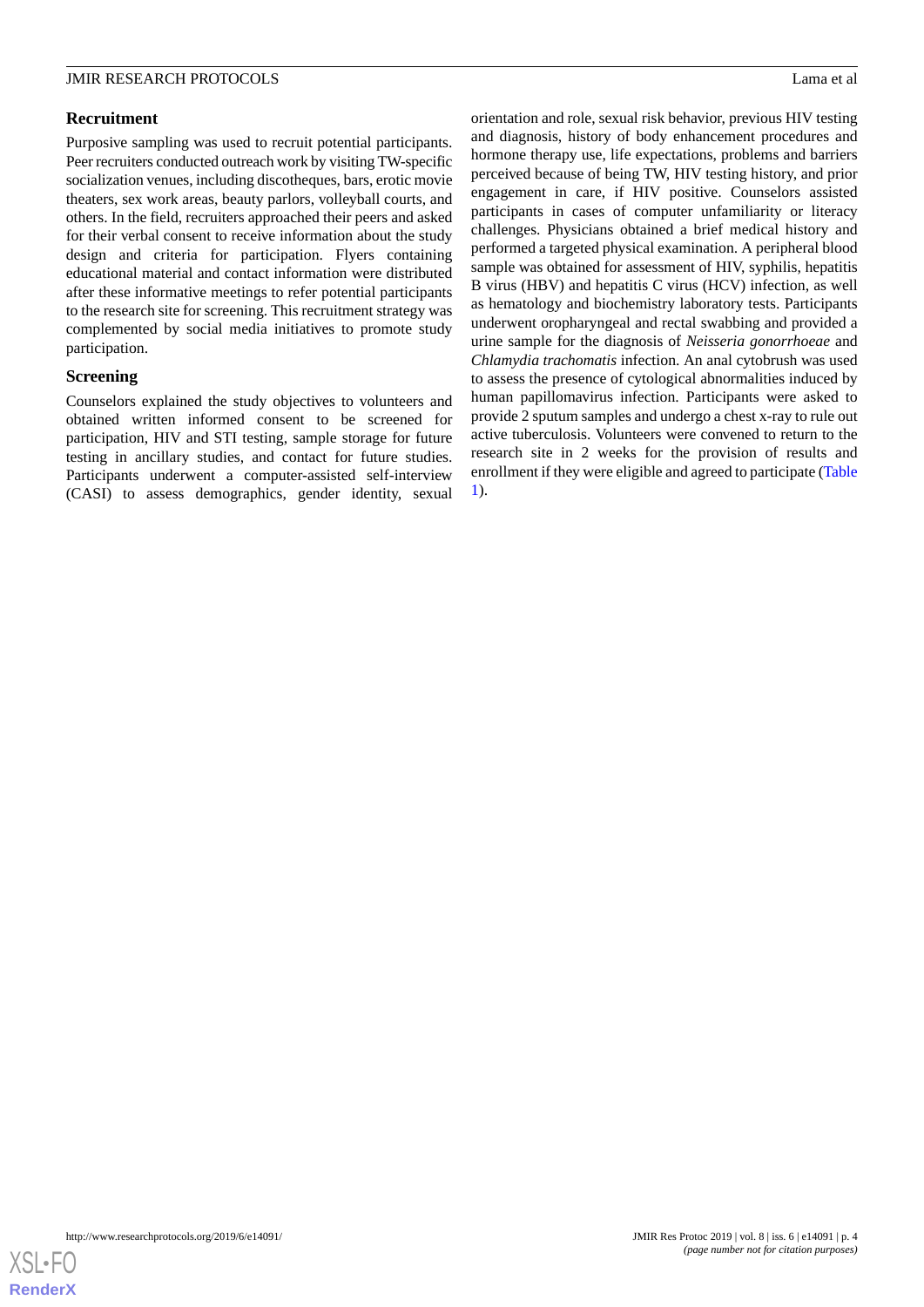#### <span id="page-4-0"></span>**Table 1.** Study schedule of events.

| Procedures                                                              | Screening | Postentry evaluations (months) <sup>a</sup> |        |                |   |                |   |   |   |   |   |    |    |    |
|-------------------------------------------------------------------------|-----------|---------------------------------------------|--------|----------------|---|----------------|---|---|---|---|---|----|----|----|
|                                                                         |           | $\boldsymbol{0}$                            | 1      | $\overline{c}$ | 3 | $\overline{4}$ | 5 | 6 | 7 | 8 | 9 | 10 | 11 | 12 |
| Informed consent                                                        | $X^b$     | X                                           | $\,$ c |                |   |                |   |   |   |   |   |    |    |    |
| Medical history                                                         | X         |                                             |        |                |   |                |   |   |   |   |   |    |    |    |
| Medication history                                                      | X         |                                             |        |                |   |                |   |   |   |   |   |    |    |    |
| Clinical assessment                                                     | X         |                                             | X      |                | X |                |   | X |   |   | X |    |    | X  |
| Complete physical exam                                                  | X         |                                             |        |                |   |                |   |   |   |   |   |    |    |    |
| Targeted physical exam                                                  |           |                                             | X      |                | X |                |   | X |   |   | X |    |    | X  |
| Computer-assisted self-interview                                        | X         |                                             |        |                | X |                |   | X |   |   | X |    |    | X  |
| Complete blood count                                                    | X         |                                             | X      |                | X |                |   | X |   |   |   |    |    | X  |
| Liver and renal function tests                                          | X         |                                             | X      |                | X |                |   | X |   |   |   |    |    | X  |
| Fasting glucose and lipids                                              |           | X                                           |        |                |   |                |   | X |   |   |   |    |    | X  |
| Estradiol and total testosterone                                        |           | X                                           |        |                | X |                |   | X |   |   |   |    |    | X  |
| Chest x ray and sputum samples                                          | X         |                                             |        |                |   |                |   |   |   |   |   |    |    |    |
| Risk reduction counseling, condoms, and lubricants                      | X         | X                                           |        |                | X |                |   | X |   |   | X |    |    | X  |
| Sampling for Neisseria gonorrhoeae and Chlamydia<br>trachomatis testing | X         |                                             |        |                |   |                |   |   |   |   |   |    |    |    |
| Sampling for anal cytological abnormalities                             | X         |                                             |        |                |   |                |   |   |   |   |   |    |    |    |
| Syphilis serology                                                       | X         |                                             |        |                | X |                |   | X |   |   | X |    |    | X  |
| Hepatitis B and hepatitis C serology                                    | X         |                                             |        |                |   |                |   |   |   |   |   |    |    |    |
| HIV serology                                                            | X         |                                             |        |                |   |                |   |   |   |   |   |    |    |    |
| <b>Care of HIV negative</b>                                             |           |                                             |        |                |   |                |   |   |   |   |   |    |    |    |
| HIV serology                                                            |           |                                             |        |                | X |                |   | X |   |   | X |    |    | X  |
| Pre-exposure prophylaxis dispensation                                   |           | X                                           | X      |                | X |                |   | X |   |   | X |    |    | X  |
| Care of HIV positive                                                    |           |                                             |        |                |   |                |   |   |   |   |   |    |    |    |
| CD4+ cell count                                                         |           | X                                           |        |                |   |                |   | X |   |   |   |    |    | X  |
| HIV-1 RNA                                                               |           | X                                           |        |                | X |                |   | X |   |   |   |    |    | X  |
| Antiretroviral treatment dispensation                                   |           | X                                           | X      |                | X |                |   | X |   |   | X |    |    | X  |
| Feminizing hormone therapy                                              |           |                                             |        |                |   |                |   |   |   |   |   |    |    |    |
| Adherence counseling and education                                      |           | X                                           | X      |                | X |                |   | X |   |   | X |    |    | X  |
| Dispensation                                                            |           | X                                           | X      | X              | X | X              | X | X | X | X | X | Χ  | X  | X  |
| Peer health navigation support                                          | X         | X                                           | X      | X              | X | X              | X | X | X | X | Χ | X  | X  | X  |

<sup>a</sup>Visits to occur every 30 days  $\pm$  5 days.

<sup>b</sup>The procedure is indicated at the specific study visit.  $\mathrm{c}_{\mathrm{Not}}$  applicable.

## **Enrollment**

Peer health navigators remained in contact with screened participants and facilitated their return to the research site for enrollment. At the site, a physician assessed eligibility, which included TW who resided in Lima and had normal hematology and biochemistry laboratory results. Individuals presenting with active tuberculosis; history of pancreatitis; severe or depending alcohol or drug consumption; severe medical comorbidity; reporting the use of immunosuppressive, nephrotoxic, or hepatotoxic therapy; or having any other health condition that in the opinion of the investigator would interfere with the evaluation of the study objectives were excluded. Volunteers received a detailed explanation of the risks and benefits of the medical intervention. Consenting participants underwent a CASI questionnaire, which included questions about personal and social network support for resilience to societal stigma and discrimination, hormone therapy expectations, and housing. A peripheral blood sample was obtained for assessment of baseline fasting glucose and lipids, estradiol, and total testosterone levels. All participants were prescribed and dispensed feminizing

 $XS$ l • FC **[RenderX](http://www.renderx.com/)**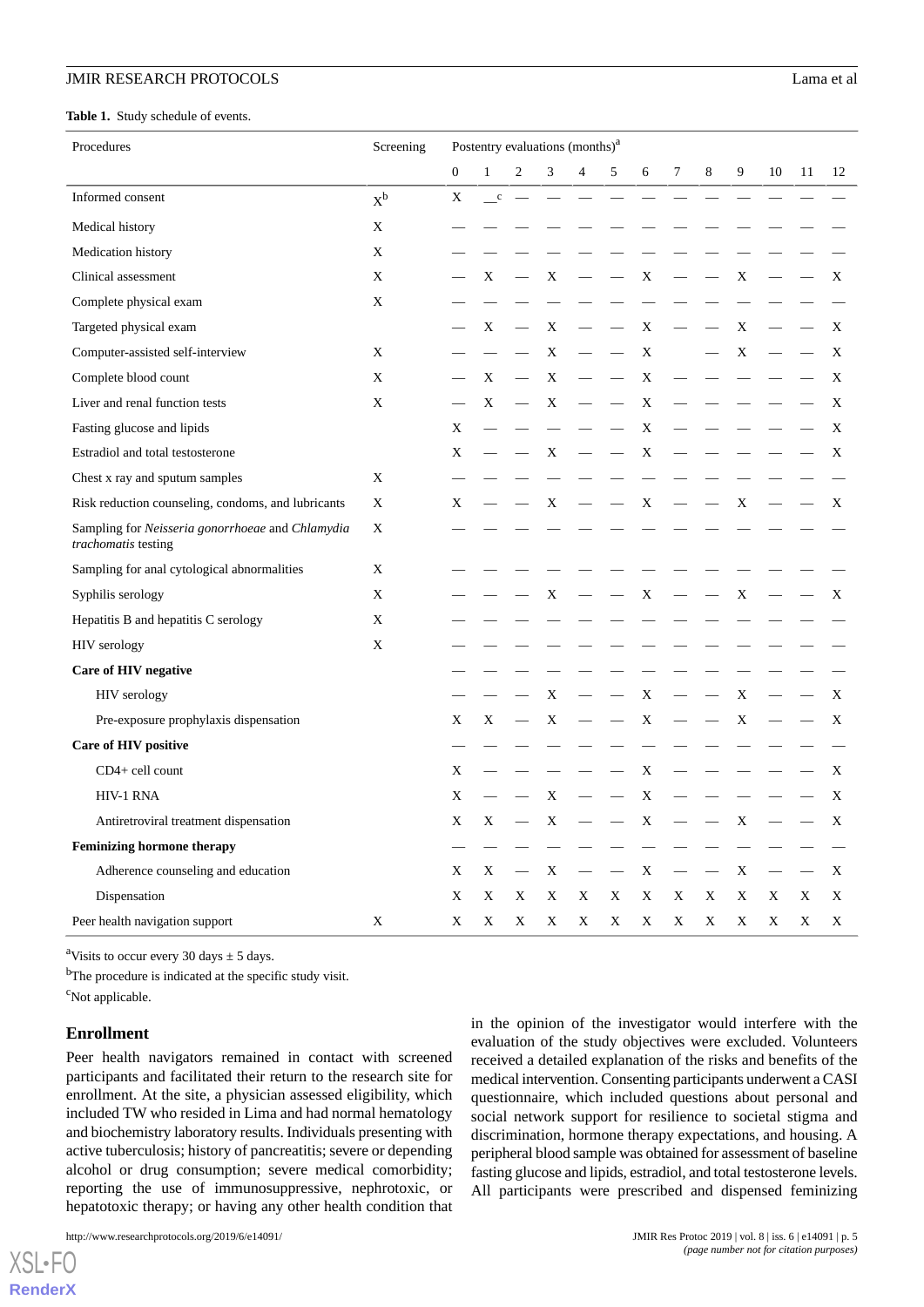hormone therapy and invited to initiate HIV prevention and care as described in [Table 1](#page-4-0).

## **Follow-Up**

Participants were asked to return to research site for study visits at months 1, 3, 6, 9, and 12, which included clinical and laboratory safety assessment, and hormone therapy adherence counseling and education following standard protocols [[27\]](#page-9-19). At quarterly visits, participants underwent HIV (for those negatives) and syphilis testing, and answered a CASI questionnaire on gender identity and body image sexual risk behavior, substance use, attitudes toward HIV testing, personal and social network support, hormone therapy expectations, mental health, adherence to hormone therapy, and involvement in TW community building activities ([Table 1](#page-4-0)). The occurrence of laboratory grade ≥2 and clinical grade ≥3 adverse events were monitored in all follow-up visits. All participants were instructed to report the occurrence of unintended effects of the study at any time. Peer health navigation facilitated retention in care and promoted adherence to study procedures, HIV prevention and care, and hormone therapy by visiting participants at home, work or socialization venues, or by contacting them by social media and phone.

## **Regimen for Feminizing Hormone Therapy**

Hormone therapy followed Fenway Health's protocol providing medical care of transgender persons [[27\]](#page-9-19). Hormones were dispensed on site on a monthly basis. Follow-up dosages were individualized in response to clinical efficacy or the occurrence of adverse events. Estradiol valerate was initiated at 2 mg PO daily and increased to 4 mg after 4 to 12 weeks. Antiandrogen therapy with spironolactone started at a dose of 50 mg daily and indicated to be increased every 4 weeks to 200 mg daily.

# **HIV and Sexually Transmitted Infection Prevention and Care**

All participants received risk reduction counseling, condoms, and lubricants when tested for HIV and/or STI. Participants diagnosed with HIV infection were invited to be linked to HIV care at IMPACTA, placed 4 blocks away from the research site Epicentro, where local standard care was offered, including initiation of antiretroviral therapy (ART) and assessment of baseline and quarterly plasma HIV-1 RNA and CD4+ lymphocyte cell count monitoring [[28\]](#page-9-20). HIV-negative participants were invited to initiate standard HIV pre-exposure prophylaxis (PrEP) with daily oral emtricitabine/tenofovir disoproxil fumarate [\[29](#page-9-21)], which was available at the research site at no cost. Participants diagnosed with STI received international standard treatment and those susceptible to HBV were referred for vaccination [\[30](#page-10-0)].

#### **Peer Health Navigation**

Socially well-connected community members representing the diverse subcultures of TW in the city and with preexisting knowledge of local HIV and related social resources were convened and provided with skills and confidence to help TW self-manage their health care needs with the ultimate goal to facilitate engagement in study procedures and retention in follow-up. Training in peer navigation followed Fenway Health's protocol for HIV system navigation [[18\]](#page-9-10). Navigators were

```
http://www.researchprotocols.org/2019/6/e14091/ JMIR Res Protoc 2019 | vol. 8 | iss. 6 | e14091 | p. 6
```
trained in several widely used frameworks, including the strengths-based perspective from social work practice, motivational interviewing, and stages of change. The strengths-based approach identifies, supports, and builds on patients'individual capacities, competencies, values, and hopes toward the goal of personal empowerment and resilience. Motivational interviewing is a theory-based, empirically valid approach that helps to change behaviors by examining and overcoming ambivalence that keeps many people from changing. Similar to motivational interviewing, the transtheoretical (*stages of change*) model provides a way to assess patients' readiness to adopt health-promoting behaviors. In addition to the initial 3-day training workshop, navigators received 4-hour monthly re-training sessions, in which barriers and facilitators experienced by navigating the system were shared and discussed [[18\]](#page-9-10).

#### **Laboratory Procedures**

HIV antibody screening was conducted on whole blood using Determine HIV-1/2 (Alere, Waltham, MA), a point-of-care third-generation HIV antibody test. Positive samples were sent for confirmatory testing by means of indirect immunofluorescence to the Peru National Institute of Health (NIH), unless a previous positive confirmatory result was identified in the Peru NIH database. Plasma HIV-1 RNA and CD4+ T-cell count assessments were also conducted at the Peru NIH. Antibodies to *Treponema pallidum* were detected using a rapid plasma reagin test (RPR Quicktest, Stanbio, Boerne, TX) and confirmed by a *T. pallidum* particle agglutination assay (DR0530, TPPA Test, Oxoid Limited, Basingstoke, UK). Both HBV (HBsAg, anti-HBc, and anti-HBs) and anti-HCV serologies were tested by means of chemoluminescent microparticle immunoassay (Architect, Abbott, Abbott Park, IL). *N. gonorrhoeae* and *C. trachomatis* infections were diagnosed by GeneXpert CT/NG (Cepheid, Sunnyvale, CA). Cytological slides were manually colored using standard Papanicolau staining. Sputum testing for tuberculosis used the Ziehl-Neelsen stain. Hematology (XS-1000i Sysmex America, Inc, Lincolnshire, IL), biochemistry (IFCC Vitros, Ortho Clinical Diagnostics, Raritan, NJ), and hormone (Cobas E-601, Roche Diagnostics, Indianapolis, IN) tests were assessed automatically. Unless previously specified, all tests other than hepatitis serology and hormone tests (at Anglolab laboratory) were conducted at the IMPACTA PERU Clinical Trials Unit Laboratory. All test results were provided to participants within a period of 14 days.

#### **Endpoints**

Endpoints at baseline were as follows: (1) proportion of participants who had ever been tested for HIV and (2) proportion of participants newly diagnosed as HIV positive. At the end of the intervention (12-month follow-up), the endpoints were (1) proportion of HIV-negative participants at baseline who were motivated, accessed, and effectively underwent quarterly HIV testing, used condoms or PrEP [[20\]](#page-9-12) and (2) proportion of HIV-positive participants at baseline who linked to and were retained in care, adhered to ART, and resulted in viral suppression [\[19](#page-9-11)]. Occurrence of study endpoints were assessed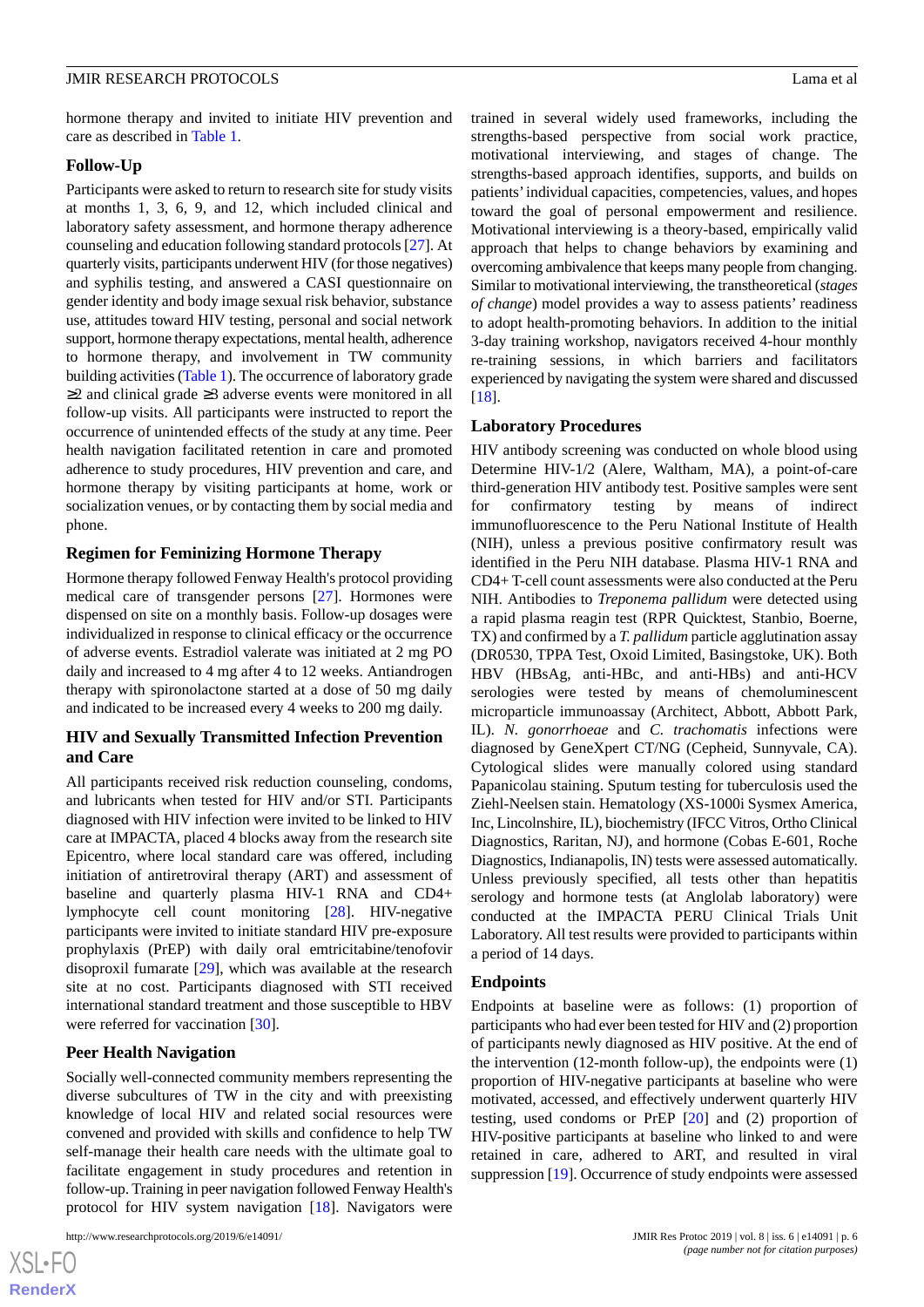by an endpoint adjudication committee composed by the protocol team, led by the 3 study principal investigators.

# **Data Management and Monitoring**

All participants' data were anonymized but not deidentified. All participants were identified with a unique alphanumeric code. The link between the participants' codes and identification was restricted to the study coordinator. It was stored in an electronic file and double password protected. Data were monitored for completeness, consistency, and accuracy, as well as for the occurrence of adverse events, in a biweekly basis by a protocol team led by the 3 study principal investigators.

## **Statistical Considerations**

The target enrollment was 220 TW for a total of 200 completers (>90% retention during 12-months of follow-up) [\(Table 2](#page-6-0)). On the basis of these estimated percentages and assuming a moderate correlation across measurements  $(\rho = .30)$  [[31\]](#page-10-1), the power to detect statistically significant differences across follow-up for all HIV cascade outcomes is greater than 0.80. Quantitative analyses will be implemented in Stata SE 13.0 (Stata Corp, College Station, TX) software using 2-tailed tests of significance, with statistical significance at the alpha .05 level. A generalized estimating equation (GEE) approach will be used [[31-](#page-10-1)[33\]](#page-10-2) with robust standard errors, which is an extension of regression analysis that properly accounts for repeated measures. Descriptive statistics will be obtained to summarize all variables. Bivariate tests (*t* tests/chi-square adjusted longitudinally using GEE) will examine changes in the proportion of TW across outcomes of interest, followed by multivariable longitudinal models adjusted for covariates (eg, age). GEE models use the number of observations as data points over time (5 visits×200 TW=1000 observations). Multiple imputation [\[34](#page-10-3),[35\]](#page-10-4) will be used assuming missingness is completely random.

<span id="page-6-0"></span>Table 2. Projected sample sizes across HIV prevention and treatment cascade outcomes (N=200).

| Cascade stage                                                                  | Baseline, $n$ $(\%)$ | 12-months, $n$ $(\%)$ | Difference in<br>proportions | <b>Outcomes</b>                                                                                                     |
|--------------------------------------------------------------------------------|----------------------|-----------------------|------------------------------|---------------------------------------------------------------------------------------------------------------------|
| HIV test and risk reduction counseling in<br>past 3 months                     | 75(37.5)             | 195(95.0)             | 57.5                         | Increase in the proportion of TW who know their<br><b>HIV</b> status                                                |
| <b>HIV</b> positive                                                            | 46(23.0)             | 66 (33.0)             | 10.0                         | Identify new HIV infections in TW                                                                                   |
| Linked to care                                                                 | 22(47.8)             | 66(100.0)             | 52.2                         | Increase in the proportion of HIV-positive TW<br>linked to care                                                     |
| Retained in care                                                               | 9(40.9)              | 60(90.9)              | 50.0                         | Increase in the proportion of HIV-positive TW<br>retained in care and treatment                                     |
| Adhered to ART <sup>a</sup>                                                    | 11(50.0)             | 60(90.9)              | 40.9                         | Increase in the proportion of HIV-positive TW<br>prescribed ART                                                     |
| Viral suppressed                                                               | 5(45.5)              | 50 (83.3)             | 37.8                         | Increase in the proportion of HIV positive TW<br>who are virally suppressed                                         |
| <b>HIV</b> negative                                                            | 154 (77.0)           | 134(67.0)             | 10.0                         | Identify high-risk HIV-uninfected TW                                                                                |
| Completed referrals to HIV prevention<br>services                              | 35(22.7)             | 70(52.2)              | 29.5                         | Link high-risk HIV-uninfected TW to HIV pre-<br>vention services, including access to pre-expo-<br>sure prophylaxis |
| $STIb$ screening, risk reduction counseling,<br>and treatment in past 3 months | 50(25.0)             | 200(100.0)            | 75.0                         | Increase in the proportion of TW screened and<br>treated for STIs                                                   |

<sup>a</sup>ART: antiretroviral therapy.

<sup>b</sup>STI: sexually transmitted infection.

Secondary analyses characterizing patterns of HIV virologic suppression over time will also be implemented. HIV cascade outcomes are also time to event data beyond the achievement of the dichotomous outcomes we propose. Therefore, data that allow us to capture the time at which an event of particular interest occurred (ie, virological suppression) will be collected. Patterns of change in biomarkers (ie, CD4+ cell count decrease) or the association between the primary endpoint and features of the longitudinal profiles are of interest. We will conduct joint modeling that enables longitudinal repeated biomarker measurements and survival processes to be modeled simultaneously while taking into account the association between them [[36-](#page-10-5)[38\]](#page-10-6). The random effects model for longitudinal data will be included in the survival model. Joint modeling provides less biased estimates and more efficient

http://www.researchprotocols.org/2019/6/e14091/ JMIR Res Protoc 2019 | vol. 8 | iss. 6 | e14091 | p. 7

 $X$ SL•F $O$ **[RenderX](http://www.renderx.com/)** inferences than a 2-stage modeling approach [[39-](#page-10-7)[41\]](#page-10-8). We will use SAS 9.4 (SAS Institute Inc, Cary, NC) [\[42](#page-10-9)]. The joint modeling approach is well suited for our study because there is no control group (which is best suited for implementation science), and within-person change across time is being assessed.

#### **Protection of Human Subjects**

All participants were reimbursed approximately US \$13 in local currency (40 Soles) at each study visit. The study protocol and its amendments, informed consent forms, and recruitment and educational materials were approved by the IMPACTA's Institutional Bioethics Committee in compliance with all applicable Peruvian and US Federal regulations governing the protection of human subjects. All participants provided written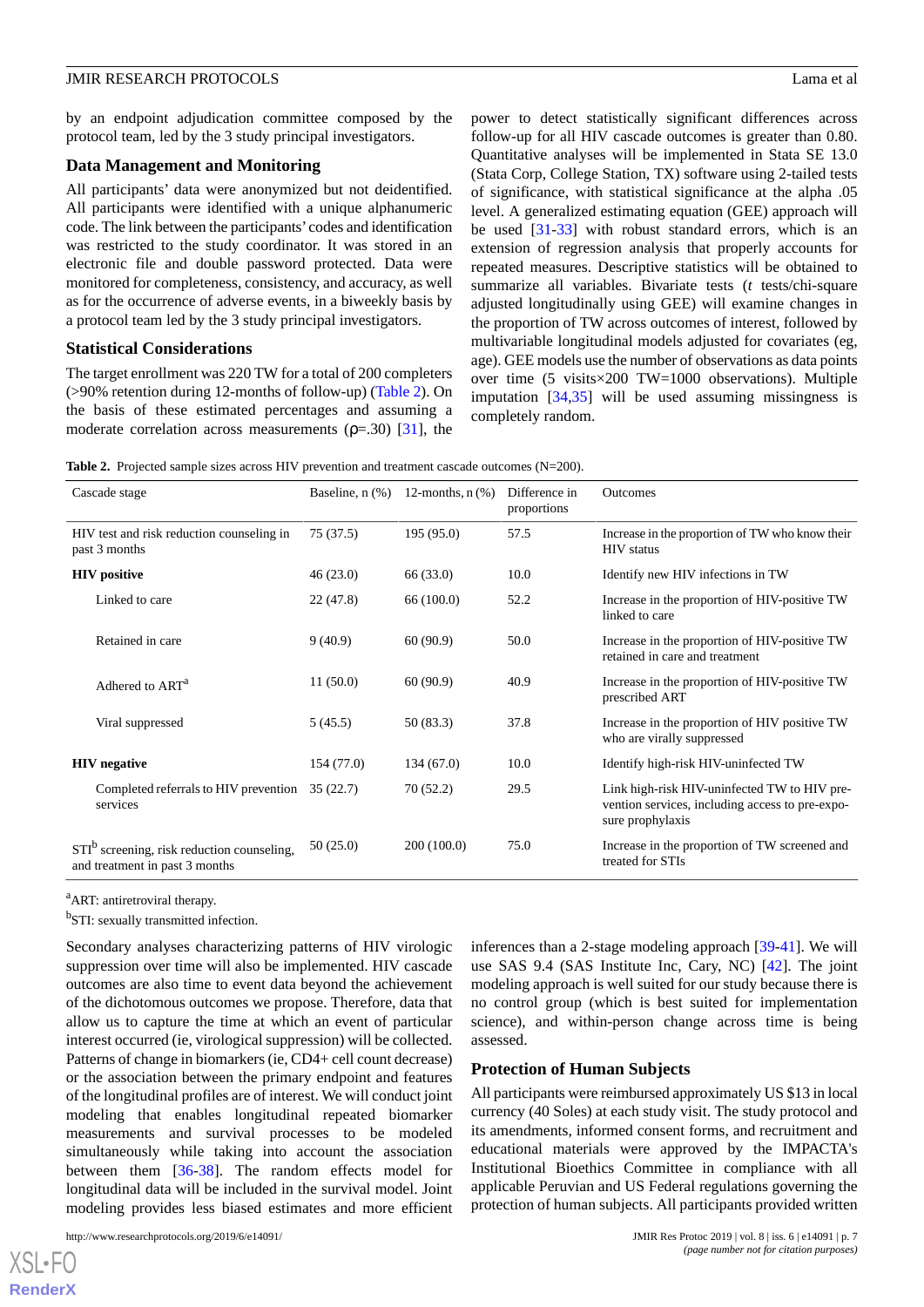informed consent for study screening and participation, receiving feminizing hormone therapy, HIV and STI testing, sample storage for future testing, and contact for future studies. The study protocol is registered at Peru National Institute of Health (Registro Nacional de Investigaciones en Salud EI00000345; dated on May 29, 2018) and Clinicaltrials.gov (Registration Number: NCT03757117; dated on November 28, 2018).

### **Poststudy Care Access**

At the end of the intervention, all participants will be invited to continue receiving HIV and STI prevention and treatment at IMPACTA or referred to health care centers of the Peru Ministry of Health to receive it. It is expected that by time the study ends, feminizing hormone therapy will become available at public health care centers as part of the Ministry of Health policies to provide integrated HIV prevention and care to TW [[43\]](#page-10-10).

### **Dissemination**

When intervention is near completion, the study team will prepare communication plans for disseminating and interpreting study results. We will host a preparatory activity of study results as a forum on the implications of the intervention targeting Ministry of Health representatives and the scientific and community stakeholders. In this forum, we will present a draft version *Best Practices*for dissemination of integrated TW health care services and ask audience for input that will be further incorporated. Thereafter, we will prepare the TW community for the disclosure of the results in a participant appreciation event.

# *Results*

Patient recruitment started in October 2016 and final inclusion was March 2017. The cohort ended follow-up in March 2018. Data analysis is currently underway, and the first results are expected to be submitted for publication in June 2019.

# *Discussion*

The *Féminas* study will investigate the feasibility and acceptability of an innovative service delivery model that integrates HIV prevention and treatment services with gender-affirming transgender medical care supported by peer navigation to improve the HIV prevention and care cascades among TW in Lima, Peru. To our knowledge, interventional research has not yet combined these 3 aspects to assess HIV outcomes across 12-months of prospective follow-up for TW primary medical care. The competent provision of feminizing hormones along with colocalized services targeting the HIV prevention and treatment cascades, supported by peer navigation, appears to be an attractive model for TW and an important aspect for future implementation of these services to address the HIV epidemic for TW.

For the success of the intervention, transgender community engagement is essential [[17](#page-9-9)[,23](#page-9-15)]. We promoted community mobilization through the implementation of community engagement and education plans, which were structured by members of the TW community in response to their health needs. Study procedures were implemented at a culturally

 $XS$  • FO **[RenderX](http://www.renderx.com/)** competent CBO accustomed to regularly providing services for TW residents in Lima. The TW Task Force was particularly crucial in the beginning of the project to gather input on the study design and implementation and offer a vision of the model that would be maximally responsive to the needs of the population.

The coordinator of the *Féminas* house had a challenging role, given her proximity to the community and the many demands placed upon her in terms of the project and by her peers. It is vital that the TW community is represented in the staff, particularly in a leading role such as coordinator [\[44](#page-10-11)]. At the same time, caution is warranted so as not to tokenize or overburden this individual in her professional work as a transgender peer. The coordinator position must have supportive and ongoing supervision that is gender affirming with a person (or people) knowledgeable about TW communities and not necessarily within trans communities, preferably clinical supervision. This supervision needs to include ongoing assistance troubleshooting any number of challenging situations that can arise between the personal and professional aspects of project coordination and strategizing how best to manage *insider* trans women community politics with other peer leaders and organizations.

Peer navigation is vital for the *Féminas* model of care [\[18](#page-9-10)]. At every initial and subsequent point of contact and visit, participants have social, medical, legal, and other needs, which necessitate referrals and assistance. The peer health navigation takes a great deal of staff time and effort, much more than originally anticipated and budgeted given the many challenges and barriers to services facing TW in Lima in the broader context of social exclusion and economic marginalization. In HIV service models, peer health navigators generally have a caseload of 20 to 40 HIV-positive individuals, depending on the number of complex needs individuals they are supporting and availability and quality of health care services and systems [[45,](#page-10-12)[46\]](#page-10-13). For the *Féminas* model, a maximum of 25 TW peers per navigator would be ideal. Appropriate and realistic staffing and effort for peer health navigation is an important future consideration for the model. In addition, there are many types of and approaches to peer navigation; however, surprisingly few curricula exist to operationalize and skill-build TW peer health navigators. Compiling and disseminating a manualized curriculum to train on peer health navigation represents an important next step.

Our study has several limitations. First, as a pilot single-arm study without a standard-of-care arm, this interventional research cannot assess the effectiveness of the intervention. Nevertheless, this study will play a key role in the development or refinement of a potential future intervention that we anticipate could be tested for efficacy in a later trial [[47\]](#page-10-14). Second, purposive sampling was used to convene potential participants to the study; therefore, study participants do not necessarily represent the TW community in Lima. Sampling may have been biased by the peer recruiters' knowledge of, and access to, different subgroups of TW. In addition, HIV-positive TW already in care were not included in the study. Thus, we will not be able to assess whether an integrated model of gender-affirming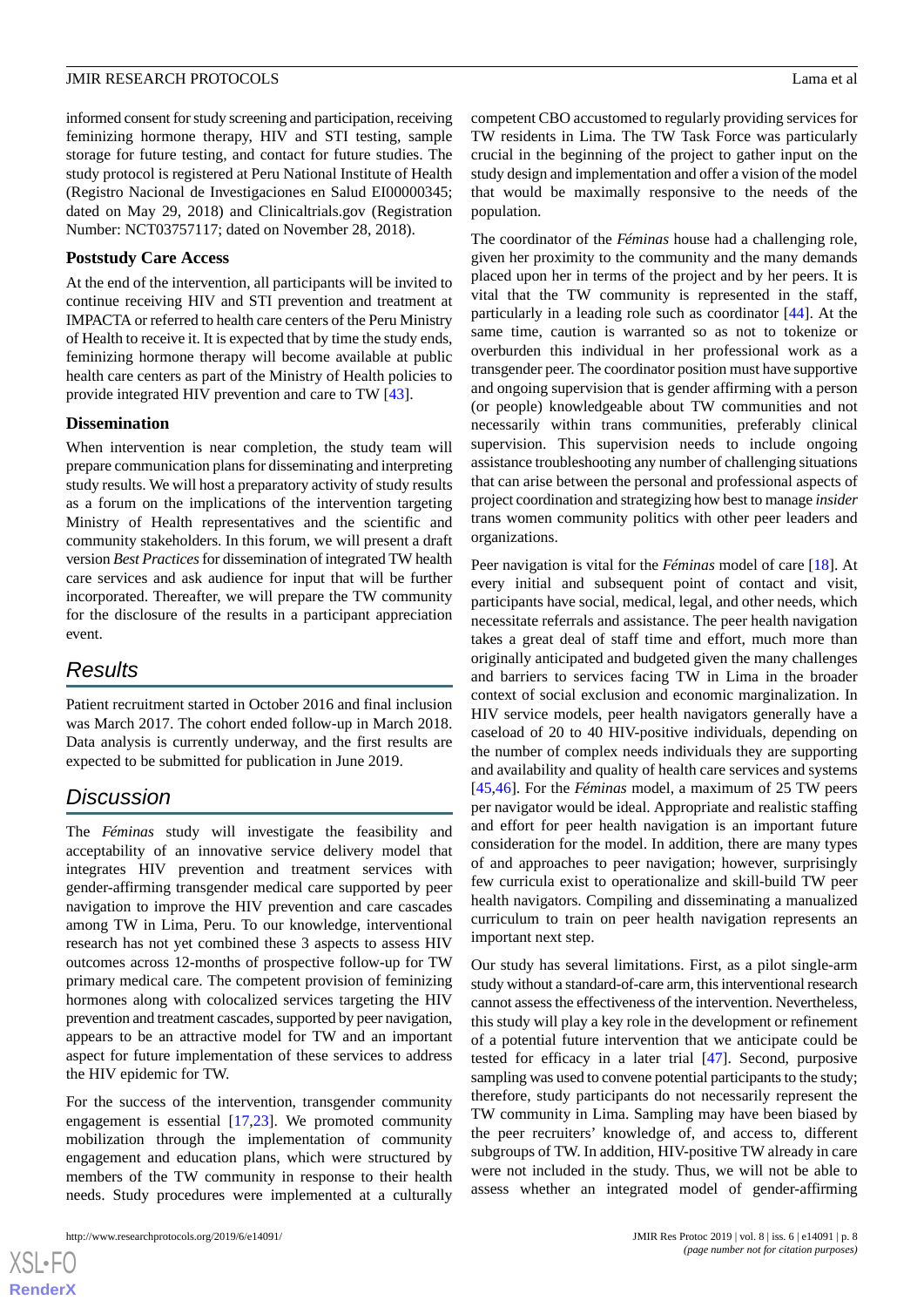hormones and HIV care can improve HIV cascade outcomes for TW living with HIV and already receiving care.

The anticipated challenges inherent in studying at-risk populations include high participant attrition and low enrollment, as well as high rates of loss to follow-up. We have built a system robust against attrition through comprehensive collection of information on how to locate and contact participants, active tracking and engagement of participants between appointments using peer navigation, and reimbursement to minimize loss to

follow-up. The study will gather information about retention efforts for TW in Lima, including diverse strategies to minimize attrition. It is anticipated that integration and colocalization of hormones and HIV prevention and care will support TW retention and facilitate engagement in the study [\[48](#page-10-15)].

Findings from this implementation science study will inform future policies and research, including evaluation of the efficacy of the *Féminas* intervention in a future randomized controlled trial.

# **Acknowledgments**

This protocol study is funded by amfAR, The Foundation for AIDS Research (grant number: 109071-57-HGMM). The funders had no role in study design, data collection, management and analysis; decision to publish; or preparation of the manuscript. The authors would like to thank the community of TW in Lima, Peru, for their study participation; the *Féminas* Study Team including Thais Martinez, Francis Vara, Dania Calderon, Estephanie Peña, Vladimir Castañeda, Jhonatan Zamora, James Mallca, Eduardo Mattos, Aarón Trujillo, Sonia Sánchez, Misael Huertas (Epicentro), Carmela Ganoza, Lily Ganaha, Ricardo Alfaro, Clery Palacios, Rosa Blas, Javier Valencia, Eduardo Ruiz, Peter Brandes (Asociacion Civil Impacta Salud y Educacion), Sarah McLean, Aeysha Chaudry, Kathryn Snyder, and Alex Gonzales (The Fenway Institute) for their invaluable support in study implementation and operations; Mr Michael Cowing (amfAR) and Dr Susan Buchbinder (San Francisco Department of Public Health; amfAR Consultant) for their invaluable technical support advising study implementation and operations.

# **Authors' Contributions**

JRL, KHM, JS, and SLR conceptualized and designed the study. JRL, KHM, AGP-B, LH, HS, JLC, JS, and SLR wrote the study protocol. JRL, KHM, AGP-B, JLC, and SLR drafted the manuscript. All authors read and approved the final version of the manuscript for publication.

# **Conflicts of Interest**

None declared.

# **Multimedia Appendix 1**

<span id="page-8-0"></span>Study protocol funder's original peer-review reports.

[[PDF File \(Adobe PDF File\), 42KB-Multimedia Appendix 1](https://jmir.org/api/download?alt_name=resprot_v8i6e14091_app1.pdf&filename=4a480a403f377562fcbf396c32e6060a.pdf)]

# <span id="page-8-1"></span>**References**

- <span id="page-8-2"></span>1. Baral SD, Poteat T, Strömdahl S, Wirtz AL, Guadamuz TE, Beyrer C. Worldwide burden of HIV in transgender women: a systematic review and meta-analysis. Lancet Infect Dis 2013 Mar;13(3):214-222. [doi: [10.1016/S1473-3099\(12\)70315-8](http://dx.doi.org/10.1016/S1473-3099(12)70315-8)] [Medline: [23260128](http://www.ncbi.nlm.nih.gov/entrez/query.fcgi?cmd=Retrieve&db=PubMed&list_uids=23260128&dopt=Abstract)]
- <span id="page-8-6"></span>2. Silva-Santisteban A, Eng S, de la Iglesia G, Falistocco C, Mazin R. HIV prevention among transgender women in Latin America: implementation, gaps and challenges. J Int AIDS Soc 2016 Jul;19(3 Suppl 2):20799 [[FREE Full text](http://europepmc.org/abstract/MED/27431470)] [doi: [10.7448/IAS.19.3.20799](http://dx.doi.org/10.7448/IAS.19.3.20799)] [Medline: [27431470](http://www.ncbi.nlm.nih.gov/entrez/query.fcgi?cmd=Retrieve&db=PubMed&list_uids=27431470&dopt=Abstract)]
- <span id="page-8-3"></span>3. Sanchez J, Lama JR, Kusunoki L, Manrique H, Goicochea P, Lucchetti A, et al. HIV-1, sexually transmitted infections, and sexual behavior trends among men who have sex with men in Lima, Peru. J Acquir Immune Defic Syndr 2007 Apr 15;44(5):578-585. [doi: [10.1097/QAI.0b013e318033ff82\]](http://dx.doi.org/10.1097/QAI.0b013e318033ff82) [Medline: [17279049\]](http://www.ncbi.nlm.nih.gov/entrez/query.fcgi?cmd=Retrieve&db=PubMed&list_uids=17279049&dopt=Abstract)
- <span id="page-8-4"></span>4. Silva-Santisteban A, Raymond HF, Salazar X, Villayzan J, Leon S, McFarland W, et al. Understanding the HIV/AIDS epidemic in transgender women of Lima, Peru: results from a sero-epidemiologic study using respondent driven sampling. AIDS Behav 2012 May;16(4):872-881. [doi: [10.1007/s10461-011-0053-5](http://dx.doi.org/10.1007/s10461-011-0053-5)] [Medline: [21983694\]](http://www.ncbi.nlm.nih.gov/entrez/query.fcgi?cmd=Retrieve&db=PubMed&list_uids=21983694&dopt=Abstract)
- <span id="page-8-5"></span>5. Clark JL, Konda KA, Silva-Santisteban A, Peinado J, Lama JR, Kusunoki L, et al. Sampling methodologies for epidemiologic surveillance of men who have sex with men and transgender women in Latin America: an empiric comparison of convenience sampling, time space sampling, and respondent driven sampling. AIDS Behav 2014 Dec;18(12):2338-2348 [\[FREE Full](http://europepmc.org/abstract/MED/24362754) [text](http://europepmc.org/abstract/MED/24362754)] [doi: [10.1007/s10461-013-0680-0\]](http://dx.doi.org/10.1007/s10461-013-0680-0) [Medline: [24362754](http://www.ncbi.nlm.nih.gov/entrez/query.fcgi?cmd=Retrieve&db=PubMed&list_uids=24362754&dopt=Abstract)]
- 6. García PJ, Holmes KK, Cárcamo CP, Garnett GP, Hughes JP, Campos PE, et al. Prevention of sexually transmitted infections in urban communities (Peru PREVEN): a multicomponent community-randomised controlled trial. The Lancet 2012 Mar; 379(9821): 1120-1128. [doi: 10.1016/S0140-6736(11) 61846-1]
- 7. Ministry of Health of Peru. [National Center for Epidemiology, Prevention and Control of Diseases]. Epidemiological situation of HIV-AIDS in Peru URL: [http://www.dge.gob.pe/portal/docs/vigilancia/vih/Boletin\\_2018/octubre.pdf](http://www.dge.gob.pe/portal/docs/vigilancia/vih/Boletin_2018/octubre.pdf) [accessed 2019-01-17]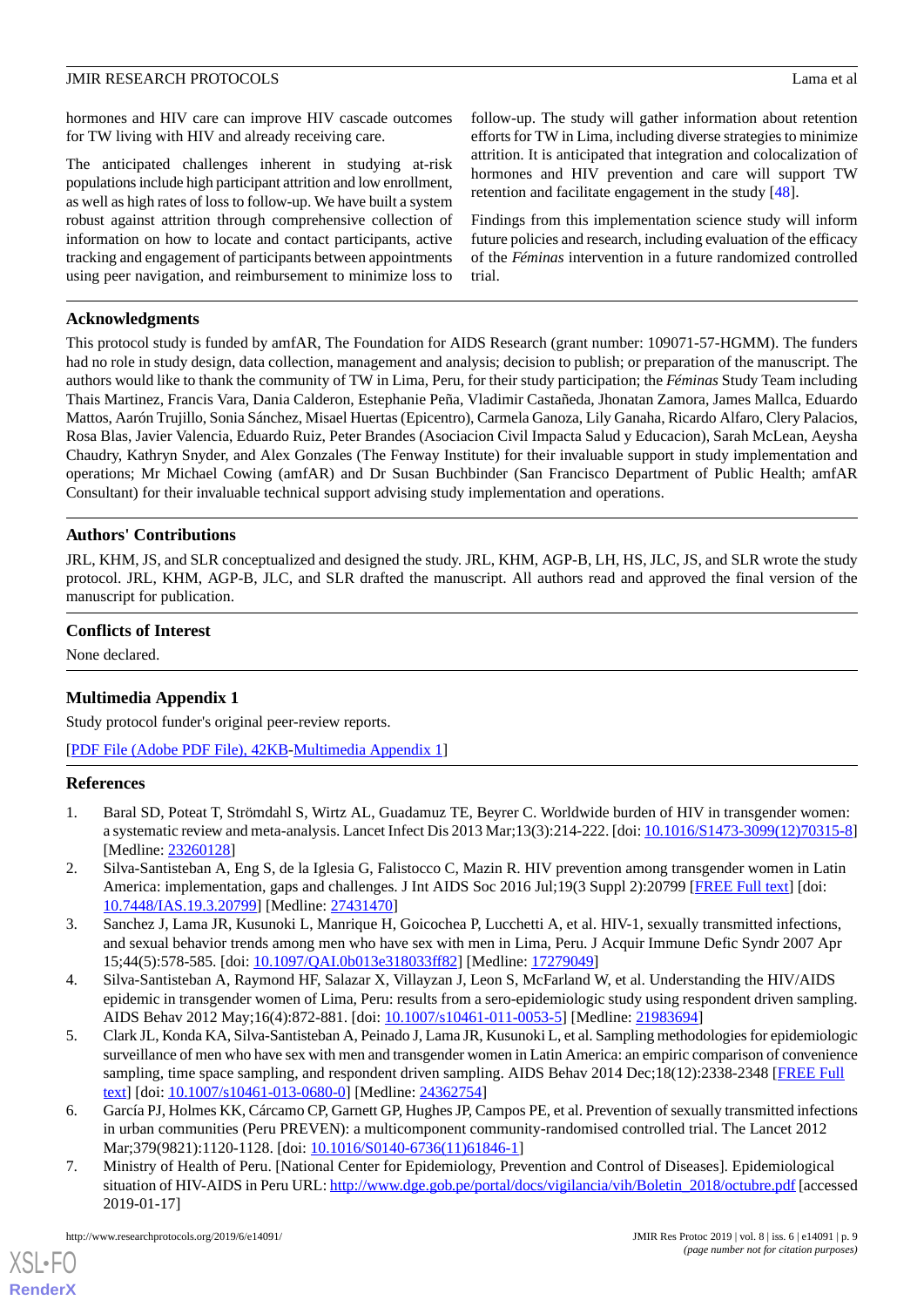- <span id="page-9-0"></span>8. Chow JY, Konda KA, Borquez A, Caballero P, Silva-Santisteban A, Klausner JD, et al. Peru's HIV care continuum among men who have sex with men and transgender women: opportunities to optimize treatment and prevention. Int J STD AIDS 2016 Dec;27(12):1039-1048 [\[FREE Full text\]](http://europepmc.org/abstract/MED/27099168) [doi: [10.1177/0956462416645727](http://dx.doi.org/10.1177/0956462416645727)] [Medline: [27099168](http://www.ncbi.nlm.nih.gov/entrez/query.fcgi?cmd=Retrieve&db=PubMed&list_uids=27099168&dopt=Abstract)]
- <span id="page-9-2"></span><span id="page-9-1"></span>9. Sevelius JM. Gender affirmation: a framework for conceptualizing risk behavior among transgender women of color. Sex Roles 2013 Jun 01;68(11-12):675-689 [\[FREE Full text\]](http://europepmc.org/abstract/MED/23729971) [doi: [10.1007/s11199-012-0216-5](http://dx.doi.org/10.1007/s11199-012-0216-5)] [Medline: [23729971\]](http://www.ncbi.nlm.nih.gov/entrez/query.fcgi?cmd=Retrieve&db=PubMed&list_uids=23729971&dopt=Abstract)
- 10. Bockting W, Coleman E, Deutsch MB, Guillamon A, Meyer I, Meyer W, et al. Adult development and quality of life of transgender and gender nonconforming people. Curr Opin Endocrinol Diabetes Obes 2016 Apr;23(2):188-197 [[FREE Full](http://europepmc.org/abstract/MED/26835800) [text](http://europepmc.org/abstract/MED/26835800)] [doi: [10.1097/MED.0000000000000232\]](http://dx.doi.org/10.1097/MED.0000000000000232) [Medline: [26835800](http://www.ncbi.nlm.nih.gov/entrez/query.fcgi?cmd=Retrieve&db=PubMed&list_uids=26835800&dopt=Abstract)]
- <span id="page-9-4"></span><span id="page-9-3"></span>11. Glynn T, Gamarel K, Kahler C, Iwamoto M, Operario D, Nemoto T. The role of gender affirmation in psychological well-being among transgender women. Psychol Sex Orientat Gend Divers 2016 Sep;3(3):336-344 [[FREE Full text](http://europepmc.org/abstract/MED/27747257)] [doi: [10.1037/sgd0000171\]](http://dx.doi.org/10.1037/sgd0000171) [Medline: [27747257](http://www.ncbi.nlm.nih.gov/entrez/query.fcgi?cmd=Retrieve&db=PubMed&list_uids=27747257&dopt=Abstract)]
- <span id="page-9-5"></span>12. Hembree WC, Cohen-Kettenis PT, Gooren L, Hannema SE, Meyer WJ, Murad MH, et al. Endocrine treatment of gender-dysphoric/gender-incongruent persons: an endocrine society clinical practice guideline. J Clin Endocrinol Metab 2017 Dec 01;102(11):3869-3903. [doi: [10.1210/jc.2017-01658\]](http://dx.doi.org/10.1210/jc.2017-01658) [Medline: [28945902\]](http://www.ncbi.nlm.nih.gov/entrez/query.fcgi?cmd=Retrieve&db=PubMed&list_uids=28945902&dopt=Abstract)
- <span id="page-9-6"></span>13. White Hughto JM, Reisner SL. A systematic review of the effects of hormone therapy on psychological functioning and quality of life in transgender individuals. Transgend Health 2016 Jan;1(1):21-31 [[FREE Full text](http://europepmc.org/abstract/MED/27595141)] [doi: [10.1089/trgh.2015.0008\]](http://dx.doi.org/10.1089/trgh.2015.0008) [Medline: [27595141](http://www.ncbi.nlm.nih.gov/entrez/query.fcgi?cmd=Retrieve&db=PubMed&list_uids=27595141&dopt=Abstract)]
- <span id="page-9-7"></span>14. Sevelius JM, Patouhas E, Keatley JG, Johnson MO. Barriers and facilitators to engagement and retention in care among transgender women living with human immunodeficiency virus. Ann Behav Med 2014 Feb;47(1):5-16 [\[FREE Full text\]](http://europepmc.org/abstract/MED/24317955) [doi: [10.1007/s12160-013-9565-8](http://dx.doi.org/10.1007/s12160-013-9565-8)] [Medline: [24317955\]](http://www.ncbi.nlm.nih.gov/entrez/query.fcgi?cmd=Retrieve&db=PubMed&list_uids=24317955&dopt=Abstract)
- <span id="page-9-8"></span>15. Sevelius JM, Saberi P, Johnson MO. Correlates of antiretroviral adherence and viral load among transgender women living with HIV. AIDS Care 2014;26(8):976-982 [[FREE Full text](http://europepmc.org/abstract/MED/24646419)] [doi: [10.1080/09540121.2014.896451\]](http://dx.doi.org/10.1080/09540121.2014.896451) [Medline: [24646419\]](http://www.ncbi.nlm.nih.gov/entrez/query.fcgi?cmd=Retrieve&db=PubMed&list_uids=24646419&dopt=Abstract)
- <span id="page-9-9"></span>16. Braun HM, Candelario J, Hanlon CL, Segura ER, Clark JL, Currier JS, et al. Transgender women living with HIV frequently take antiretroviral therapy and/or feminizing hormone therapy differently than prescribed due to drug-drug interaction concerns. LGBT Health 2017 Dec;4(5):371-375 [[FREE Full text](http://europepmc.org/abstract/MED/28876170)] [doi: [10.1089/lgbt.2017.0057](http://dx.doi.org/10.1089/lgbt.2017.0057)] [Medline: [28876170](http://www.ncbi.nlm.nih.gov/entrez/query.fcgi?cmd=Retrieve&db=PubMed&list_uids=28876170&dopt=Abstract)]
- <span id="page-9-11"></span><span id="page-9-10"></span>17. Reisner SL, Perez-Brumer AG, McLean SA, Lama JR, Silva-Santisteban A, Huerta L, et al. Perceived barriers and facilitators to integrating HIV prevention and treatment with cross- sex hormone therapy for transgender women in Lima, Peru. AIDS Behav 2017 Dec;21(12):3299-3311 [\[FREE Full text\]](http://europepmc.org/abstract/MED/28421354) [doi: [10.1007/s10461-017-1768-8](http://dx.doi.org/10.1007/s10461-017-1768-8)] [Medline: [28421354\]](http://www.ncbi.nlm.nih.gov/entrez/query.fcgi?cmd=Retrieve&db=PubMed&list_uids=28421354&dopt=Abstract)
- <span id="page-9-12"></span>18. Bradford J, Coleman S, Cunningham W. HIV system navigation: an emerging model to improve HIV care access. AIDS Patient Care STDS 2007;21 Suppl 1:S49-S58. [doi: [10.1089/apc.2007.9987\]](http://dx.doi.org/10.1089/apc.2007.9987) [Medline: [17563290\]](http://www.ncbi.nlm.nih.gov/entrez/query.fcgi?cmd=Retrieve&db=PubMed&list_uids=17563290&dopt=Abstract)
- <span id="page-9-13"></span>19. Kay ES, Batey DS, Mugavero MJ. The HIV treatment cascade and care continuum: updates, goals, and recommendations for the future. AIDS Res Ther 2016;13:35 [\[FREE Full text\]](https://aidsrestherapy.biomedcentral.com/articles/10.1186/s12981-016-0120-0) [doi: [10.1186/s12981-016-0120-0](http://dx.doi.org/10.1186/s12981-016-0120-0)] [Medline: [27826353\]](http://www.ncbi.nlm.nih.gov/entrez/query.fcgi?cmd=Retrieve&db=PubMed&list_uids=27826353&dopt=Abstract)
- <span id="page-9-14"></span>20. Schaefer R, Gregson S, Fearon E, Hensen B, Hallett T, Hargreaves J. HIV prevention cascades: a unifying framework to replicate the successes of treatment cascades. Lancet HIV 2019 Jan;6(1):e60-e66. [doi: [10.1016/S2352-3018\(18\)30327-8](http://dx.doi.org/10.1016/S2352-3018(18)30327-8)]
- <span id="page-9-15"></span>21. Bauer MS, Damschroder L, Hagedorn H, Smith J, Kilbourne AM. An introduction to implementation science for the non-specialist. BMC Psychol 2015 Sep 16;3:32 [\[FREE Full text](https://bmcpsychology.biomedcentral.com/articles/10.1186/s40359-015-0089-9)] [doi: [10.1186/s40359-015-0089-9](http://dx.doi.org/10.1186/s40359-015-0089-9)] [Medline: [26376626](http://www.ncbi.nlm.nih.gov/entrez/query.fcgi?cmd=Retrieve&db=PubMed&list_uids=26376626&dopt=Abstract)]
- <span id="page-9-16"></span>22. Odeny TA, Padian N, Doherty MC, Baral S, Beyrer C, Ford N, et al. Definitions of implementation science in HIV/AIDS. Lancet HIV 2015 May;2(5):e178-e180. [doi: [10.1016/S2352-3018\(15\)00061-2](http://dx.doi.org/10.1016/S2352-3018(15)00061-2)] [Medline: [26423000](http://www.ncbi.nlm.nih.gov/entrez/query.fcgi?cmd=Retrieve&db=PubMed&list_uids=26423000&dopt=Abstract)]
- <span id="page-9-17"></span>23. Perez-Brumer AG, Reisner SL, McLean SA, Silva-Santisteban A, Huerta L, Mayer KH, et al. Leveraging social capital: multilevel stigma, associated HIV vulnerabilities, and social resilience strategies among transgender women in Lima, Peru. J Int AIDS Soc 2017 Dec 28;20(1):21462 [\[FREE Full text](http://europepmc.org/abstract/MED/28362064)] [doi: [10.7448/IAS.20.1.21462\]](http://dx.doi.org/10.7448/IAS.20.1.21462) [Medline: [28362064](http://www.ncbi.nlm.nih.gov/entrez/query.fcgi?cmd=Retrieve&db=PubMed&list_uids=28362064&dopt=Abstract)]
- <span id="page-9-18"></span>24. Reisner SL, Bradford J, Hopwood R, Gonzalez A, Makadon H, Todisco D, et al. Comprehensive transgender healthcare: the gender affirming clinical and public health model of Fenway Health. J Urban Health 2015 Jun;92(3):584-592 [[FREE](http://europepmc.org/abstract/MED/25779756) [Full text\]](http://europepmc.org/abstract/MED/25779756) [doi: [10.1007/s11524-015-9947-2](http://dx.doi.org/10.1007/s11524-015-9947-2)] [Medline: [25779756](http://www.ncbi.nlm.nih.gov/entrez/query.fcgi?cmd=Retrieve&db=PubMed&list_uids=25779756&dopt=Abstract)]
- <span id="page-9-19"></span>25. UNAIDS. Good participatory practice: Guidelines for biomedical HIV prevention trials (2011). Geneva, Switzerland: Joint United Nations Programme on HIV/AIDS; 2011 Jun 29. URL: [https://www.unaids.org/sites/default/files/media\\_asset/](https://www.unaids.org/sites/default/files/media_asset/JC1853_GPP_Guidelines_2011_en_0.pdf) JC1853 GPP Guidelines 2011 en 0.pdf [accessed 2019-01-07]
- <span id="page-9-20"></span>26. Leung M, Yen I, Minkler M. Community based participatory research: a promising approach for increasing epidemiology's relevance in the 21st century. Int J Epidemiol 2004 Jun;33(3):499-506. [doi: [10.1093/ije/dyh010\]](http://dx.doi.org/10.1093/ije/dyh010) [Medline: [15155709\]](http://www.ncbi.nlm.nih.gov/entrez/query.fcgi?cmd=Retrieve&db=PubMed&list_uids=15155709&dopt=Abstract)
- <span id="page-9-21"></span>27. The Fenway Institute. Fenway Health. Boston, MA; 2015. The medical care of transgender persons URL: [https://www.](https://www.lgbthealtheducation.org/wp-content/uploads/COM-2245-The-Medical-Care-of-Transgender-Persons.pdf) [lgbthealtheducation.org/wp-content/uploads/COM-2245-The-Medical-Care-of-Transgender-Persons.pdf](https://www.lgbthealtheducation.org/wp-content/uploads/COM-2245-The-Medical-Care-of-Transgender-Persons.pdf) [accessed 2019-01-17]
- 28. [Ministry of Health of Peru]. Digemid Minsa. Lima, Peru: [Ministry of Health of Peru]; 2014. [Technical standard of health of integral care of the adult with infection with the virus of human immunodeficiency (HIV)] URL: [http://www.](http://www.digemid.minsa.gob.pe/UpLoad/UpLoaded/PDF/Normatividad/2014/RM_962-2014.pdf) [digemid.minsa.gob.pe/UpLoad/UpLoaded/PDF/Normatividad/2014/RM\\_962-2014.pdf](http://www.digemid.minsa.gob.pe/UpLoad/UpLoaded/PDF/Normatividad/2014/RM_962-2014.pdf) [accessed 2019-01-07]
- 29. World Health Organization. Consolidated Guidelines on the Use of Antiretroviral Drugs for Treating and Preventing HIV Infection. Geneva, Switzerland: World Health Organization; 2016. URL: [https://apps.who.int/iris/bitstream/handle/10665/](https://apps.who.int/iris/bitstream/handle/10665/208825/9789241549684_eng.pdf?sequence=1) 208825/9789241549684 eng.pdf?sequence=1 [accessed 2019-01-07]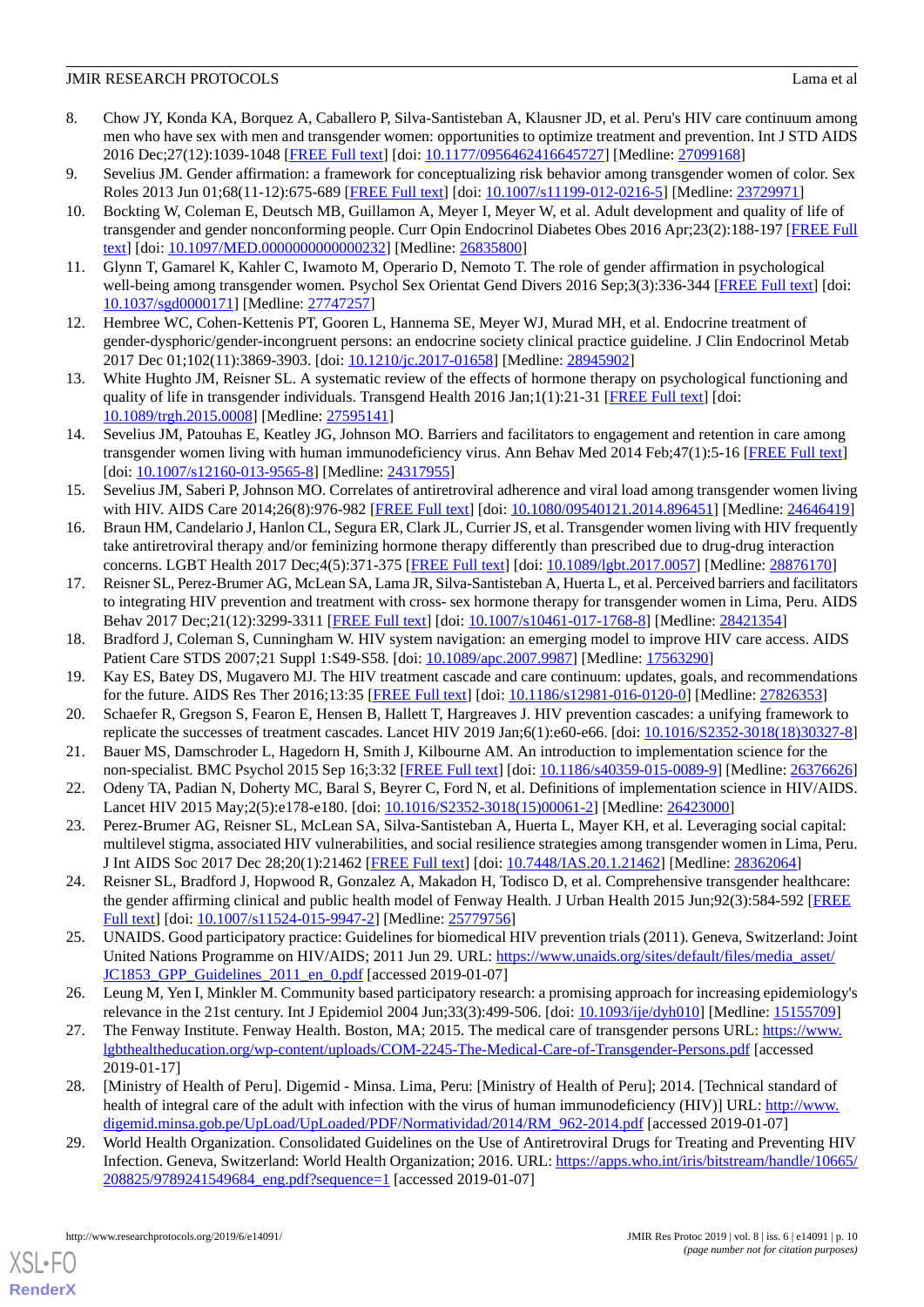- <span id="page-10-0"></span>30. Workowski K, Bolan G, Centers for Disease Control and Prevention. Sexually transmitted diseases treatment guidelines, 2015. MMWR Recomm Rep 2015 Jun 05;64(RR-03):1-137 [\[FREE Full text](https://www.cdc.gov/mmwr/preview/mmwrhtml/rr6403a1.htm)] [Medline: [26042815](http://www.ncbi.nlm.nih.gov/entrez/query.fcgi?cmd=Retrieve&db=PubMed&list_uids=26042815&dopt=Abstract)]
- <span id="page-10-1"></span>31. Fitzmaurice GM, Laird NM, Ware JH. Applied Longitudinal Analysis. Hoboken: Wiley; 2011.
- <span id="page-10-2"></span>32. Zeger S, Liang K, Albert P. Models for longitudinal data: a generalized estimating equation approach. Biometrics 1988 Dec; 44(4): 1049-1060. [Medline: [3233245](http://www.ncbi.nlm.nih.gov/entrez/query.fcgi?cmd=Retrieve&db=PubMed&list_uids=3233245&dopt=Abstract)]
- <span id="page-10-3"></span>33. Liang K, Zeger SL. Longitudinal data analysis using generalized linear models. Biometrika 1986;73(1):13-22. [doi: [10.1093/biomet/73.1.13](http://dx.doi.org/10.1093/biomet/73.1.13)]
- <span id="page-10-4"></span>34. Lee KJ, Carlin JB. Multiple imputation for missing data: fully conditional specification versus multivariate normal imputation. Am J Epidemiol 2010 Mar 01;171(5):624-632. [doi: [10.1093/aje/kwp425](http://dx.doi.org/10.1093/aje/kwp425)] [Medline: [20106935\]](http://www.ncbi.nlm.nih.gov/entrez/query.fcgi?cmd=Retrieve&db=PubMed&list_uids=20106935&dopt=Abstract)
- <span id="page-10-5"></span>35. van Buuren S. Multiple imputation of discrete and continuous data by fully conditional specification. Stat Methods Med Res 2007 Jun;16(3):219-242. [doi: [10.1177/0962280206074463\]](http://dx.doi.org/10.1177/0962280206074463) [Medline: [17621469](http://www.ncbi.nlm.nih.gov/entrez/query.fcgi?cmd=Retrieve&db=PubMed&list_uids=17621469&dopt=Abstract)]
- 36. Henderson R, Diggle P, Dobson A. Joint modelling of longitudinal measurements and event time data. Biostatistics 2000 Dec;1(4):465-480. [doi: [10.1093/biostatistics/1.4.465\]](http://dx.doi.org/10.1093/biostatistics/1.4.465) [Medline: [12933568\]](http://www.ncbi.nlm.nih.gov/entrez/query.fcgi?cmd=Retrieve&db=PubMed&list_uids=12933568&dopt=Abstract)
- <span id="page-10-6"></span>37. Wang Y, Taylor J. Jointly modeling longitudinal and event time data with application to acquired immunodeficiency syndrome. J Am Statistical Assoc 2014 Sep;96(455):895-905. [doi: [10.1198/016214501753208591\]](http://dx.doi.org/10.1198/016214501753208591)
- <span id="page-10-7"></span>38. Tsiatis A, Davidian M. Joint modeling of longitudinal and time-to-event data: An overview. Statistica Sinica 2004 Jul;14(3):809-834 [[FREE Full text\]](http://www3.stat.sinica.edu.tw/statistica/oldpdf/A14n39.pdf)
- 39. Albert PS, Shih JH. On estimating the relationship between longitudinal measurements and time-to-event data using a simple two-stage procedure. Biometrics 2010 Sep;66(3):983-987. [doi: 10.1111/j.1541-0420.2009.01324 1.x] [Medline: [20849547](http://www.ncbi.nlm.nih.gov/entrez/query.fcgi?cmd=Retrieve&db=PubMed&list_uids=20849547&dopt=Abstract)]
- <span id="page-10-8"></span>40. Tsiatis AA, DeGruttola V, Wulfsohn MS. Modeling the relationship of survival to longitudinal data measured with error. Applications to survival and CD4 counts in patients with AIDS. J Am Stat Assoc 1995 Mar;90(429):27-37. [doi: [10.2307/2291126\]](http://dx.doi.org/10.2307/2291126)
- <span id="page-10-10"></span><span id="page-10-9"></span>41. Wulfsohn M, Tsiatis A. A joint model for survival and longitudinal data measured with error. Biometrics 1997 Mar;53(1):330-339. [Medline: [9147598\]](http://www.ncbi.nlm.nih.gov/entrez/query.fcgi?cmd=Retrieve&db=PubMed&list_uids=9147598&dopt=Abstract)
- 42. Rizopoulos D. JM: An R package for the joint modelling of longitudinal and time-to-event data. J Statistical Software 2010;35(9):1-33. [doi: [10.18637/jss.v035.i09](http://dx.doi.org/10.18637/jss.v035.i09)]
- <span id="page-10-11"></span>43. [Ministry of Health of Peru]. [Ministry of Health of Peru]. Lima, Peru: [Ministry of Health of Peru]; 2016. [Health Technical Standard N ° 126-MINSA / 2016 / DGIESP. Technical standard of health of comprehensive care of the female transgender population for the prevention and control of sexually transmitted infections and HIV / AIDS] URL: [ftp://ftp2.minsa.gob.pe/](ftp://ftp2.minsa.gob.pe/normaslegales/2016/RM-_N_980-2016-MINSA.pdf) [normaslegales/2016/RM-\\_N\\_980-2016-MINSA.pdf](ftp://ftp2.minsa.gob.pe/normaslegales/2016/RM-_N_980-2016-MINSA.pdf) [accessed 2019-01-07]
- <span id="page-10-13"></span><span id="page-10-12"></span>44. National LGBT Health Education Center. Boston, MA; 2018. Creating a Transgender Health Program at Your Health Center: From Planning to Implementation URL: [https://www.lgbthealtheducation.org/wp-content/uploads/2018/10/](https://www.lgbthealtheducation.org/wp-content/uploads/2018/10/Creating-a-Transgender-Health-Program.pdf) [Creating-a-Transgender-Health-Program.pdf](https://www.lgbthealtheducation.org/wp-content/uploads/2018/10/Creating-a-Transgender-Health-Program.pdf) [accessed 2019-05-24]
- <span id="page-10-14"></span>45. United States Agency for International Development. Washington, DC: FHI 360/LINKAGES; 2017. Peer navigation for key populations URL: [https://tinyurl.com/y6teetjq](https://www.fhi360.org/sites/default/files/media/documents/resource-linkages-peer-navigation-implementation.pdf) [accessed 2019-05-26]
- <span id="page-10-15"></span>46. TargetHIV. Rockville, MD; 2018. The SPNS Transgender Women of Color Initiative Interventions Manual URL: [https:/](https://www.targethiv.org/sites/default/files/file-upload/resources/SPNS_TWOCInterventionsManual_2018.pdf) [/www.targethiv.org/sites/default/files/file-upload/resources/SPNS\\_TWOCInterventionsManual\\_2018.pdf](https://www.targethiv.org/sites/default/files/file-upload/resources/SPNS_TWOCInterventionsManual_2018.pdf) [accessed 2019-05-25]
- 47. Leon AC, Davis LL, Kraemer HC. The role and interpretation of pilot studies in clinical research. J Psychiatr Res 2011 May;45(5):626-629 [\[FREE Full text\]](http://europepmc.org/abstract/MED/21035130) [doi: [10.1016/j.jpsychires.2010.10.008](http://dx.doi.org/10.1016/j.jpsychires.2010.10.008)] [Medline: [21035130](http://www.ncbi.nlm.nih.gov/entrez/query.fcgi?cmd=Retrieve&db=PubMed&list_uids=21035130&dopt=Abstract)]
- 48. Reisner SL, Radix A, Deutsch MB. Integrated and gender-affirming transgender clinical care and research. J Acquir Immune Defic Syndr 2016 Dec 15;72(Suppl 3):S235-S242 [[FREE Full text](http://europepmc.org/abstract/MED/27429189)] [doi: [10.1097/QAI.0000000000001088](http://dx.doi.org/10.1097/QAI.0000000000001088)] [Medline: [27429189](http://www.ncbi.nlm.nih.gov/entrez/query.fcgi?cmd=Retrieve&db=PubMed&list_uids=27429189&dopt=Abstract)]

# **Abbreviations**

- **ART:** antiretroviral therapy
- **CASI:** computer-assisted self-interview
- **CBO:** community-based organization
- **GEE:** generalized estimating equation
- **HBV:** hepatitis B virus
- **HCV:** hepatitis C virus

**IMPACTA:** Asociacion Civil Impacta Salud y Educacion

- **NIH:** National Institute of Health
- **PrEP:** pre-exposure prophylaxis
- **STI:** sexually transmitted infection
- **TW:** transgender women